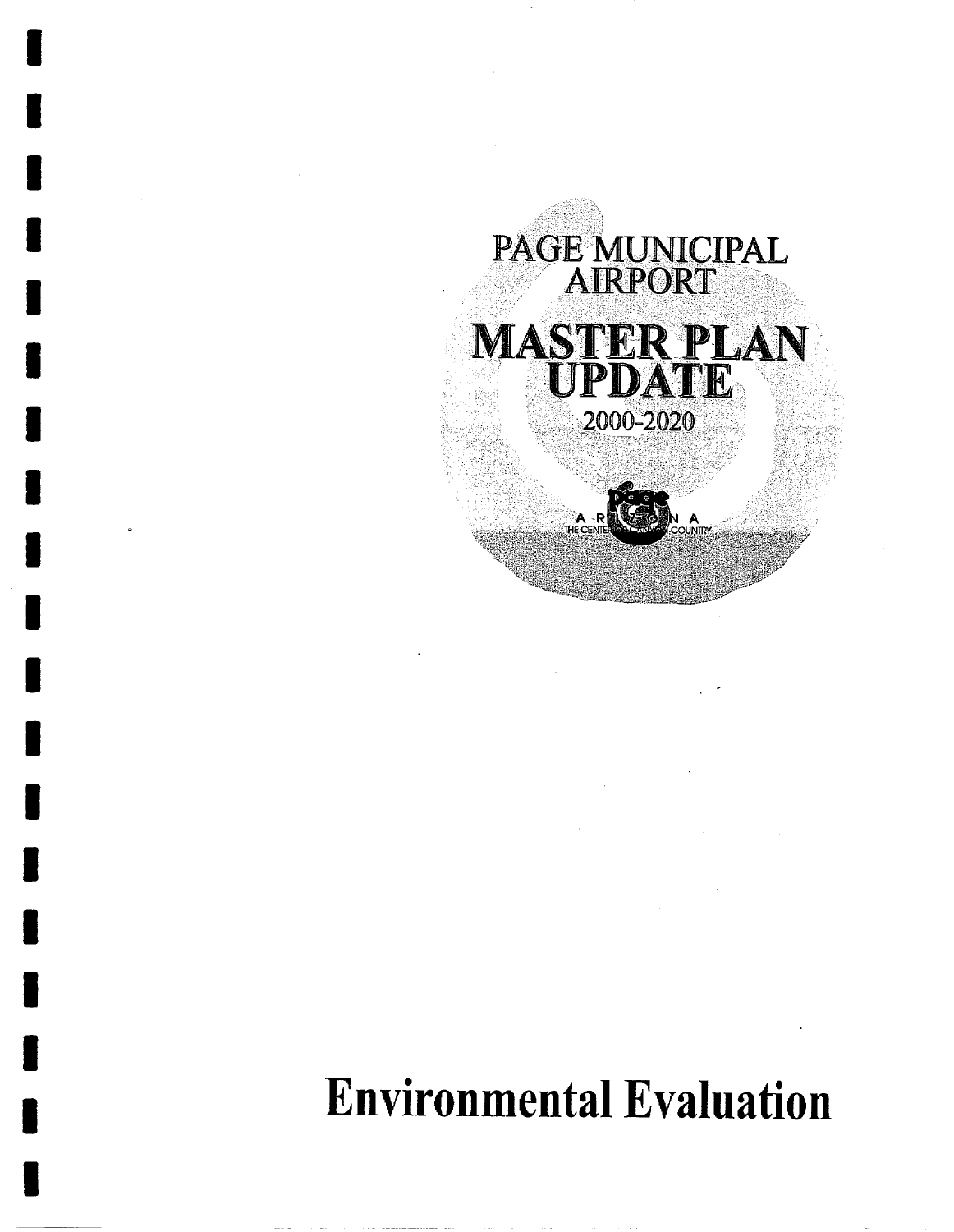**i** 

**!** 

**i** 

*I* 

*I* 

*!* 

*I* 

*I* 

*I* 

*I* 

*I* 

*I* 

*I* 

*I* 

*!* 

*I* 

*I* 

*I* 

**i** 

## **Chapter 7 Environmental Evaluation**

#### **7.1 INTRODUCTION**

The purpose of this environmental evaluation is to identify potential adverse environmental impacts, which may be related to the continued operation and maintenance of the Page Municipal Airport. In accordance with FAA guidelines, this environmental evaluation considers twenty specific impact categories, ranging from noise to construction impacts. These categories have been adapted from FAA Order 5050.4A, the Airport Environmental Handbook (FAA, 1985). These subjects must be addressed in any project that involves any of the following:

- Airport location
- New runway
- Major runway extension
- Runway strengthening creating specific noise conditions within specified boundaries
- Major change of entrance or access roads
- **Land acquisition**
- Establishment or relocation of an instrument landing system, or an approach lighting system
- Development involving historic sites, Section4(f) land, farmland, wetlands, coastal zones, floodplains, or endangered or threatened species

Under the current Master Plan Update, the following actions are proposed for the Page Municipal Airport:

- Runway extension 450 feet, including taxiway extension
- Pavement strengthening to accommodate helicopter parking
- Aircraft Apron/Tiedown Expansion
- Aircraft Hangar Development 16 new hangars
- Auto parking expansion
- Controlled "Fire Access" road between aircraft apron area and property fence.

#### **7.2 ENVIRONMENTAL EVALUATION CATEGORIES**

#### **7.2.1 Noise**

The Page Municipal Airport, currently bases 54 aircraft. Operations for 1998, the base year of the master plan, totaled nearly 58,000 while 1999 estimates were closer to 40,000. (See Chapter 3 for additional discussion). Projected total operations for the year 2020 are 84,150. Based on these forecasts, potential areas of impact related to noise were examined through the development of noise exposure patterns or contours. To identify the land uses potentially impacted, aircraft noise contours are overlaid on current and future land use maps for the airport and vicinity. The operational levels and aircraft mix in Chapter 3, Aviation Demand Forecasts, were used in the database which produced the contours presented in Chapter 6, Airport Plans.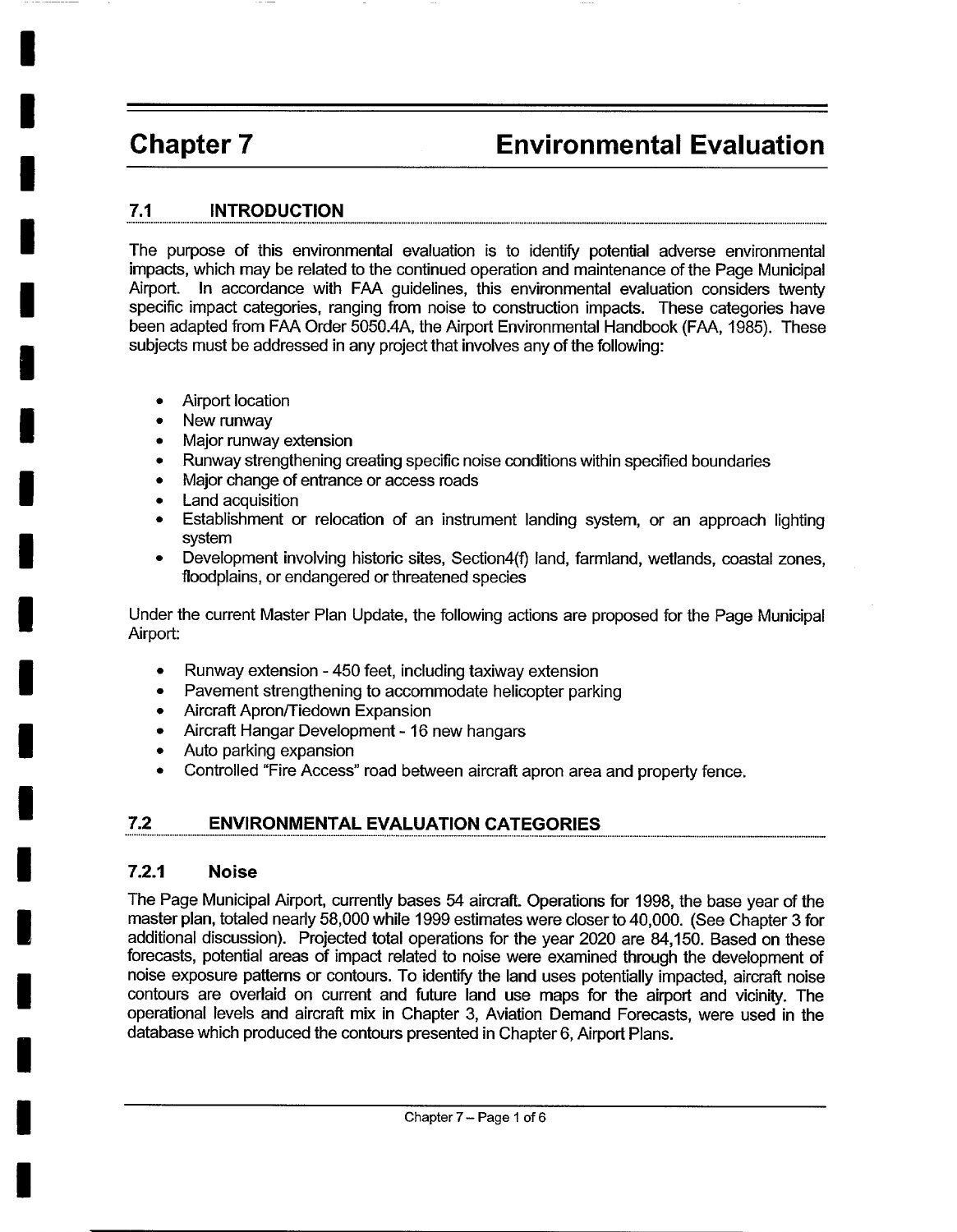The methodology for analyzing aircraft noise for any Master Plan involves the following:

- The use of noise descriptors developed for airport noise analysis (i.e. *Day-Night Average Sound Level* (DNL) expressed as an average noise level on the basis of annual aircraft operations for a calendar year). DNL is considered to be the best methodology available for depicting aircraft noise exposure.
- Development of basic data and assumptions as input to the Integrated Noise Model (INM)
- Application of the INM that generate noise exposure contours (estimates for aircraft noise levels at finite points). After computing the noise level at each point, the INM produces contours by "connecting the dots."

In relation to the FAA's aircraft noise exposure (DNL contour) maps results, they developed standards of airport land use compatibility planning for use in the development of airports. An example of the 'generalized land use compatibility guidelines' is listed below:

| Land use<br>guidance zone | Noise exposure class | <b>DNL</b> | Acceptable land use                            |
|---------------------------|----------------------|------------|------------------------------------------------|
|                           | Minimal exposure     | 0 to 55    | All uses acceptable                            |
| в                         | Moderate exposure    | 55 to 65   | Residential, Public Use, Recreational          |
| C.                        | Significant exposure | 65 to 75   | Commercial/Office, Manufacturing, Recreational |
| D                         | Severe exposure      | Above 75   | Manufacturing, Limited Commercial              |

According to FAA Order 5050.4A (Airport Environmental Handbook, p. 28), no noise analysis is needed for proposals involving Design Group I and II airplanes on utility or transport type airports whose forecast operations in the period covered by the environmental assessment do not exceed 90,000 adjusted propeller operations or 700 annual adjusted jet operations. These numbers of propeller aircraft operations result in cumulative noise levels, which do not exceed 60 DNL more than 5,500 feet from start of takeoff roll or 65 DNL on the runway itself.

There are no non-airport related activities present on the site or within the airport boundaries. However while Page Municipal Airport's primary runway (15-33) is generally oriented north-south, there is residential development located along the western boundary of the airport. Airplanes approaching from or departing to the north do not fly over any residential development, but overfly the Glen Canyon National Recreation Area. Airplanes approaching from or departing to the south fly along the boundary of a small section of residential development. Residential overflight is primarily avoided using the airport's designated traffic pattern for Runway 15-33, which is a standard left pattern on Runway 15 and a non-standard right pattern on Runway 33. Crosswind Runway 07-25 also has a standard left on Runway 07 and non-standard right on Runway 25. While approaches to Runway 07 and departures on Runway 25 include residential overflight to the west of the airport, the designated traffic pattern does minimize this overflight.

Currently, the land uses adjacent to the Page Municipal Airport are marginally compatible with airport operations. While the existing (1998) and future (2020) 65 DNL contours (see Chapter 6, Airport Plans) fall within the airport boundary off both runway ends, the existing and future 60 DNL contours extend beyond the north and south boundaries of the airport. Further, the existing and future 65 and 60 contours run along the westem boundary of the airport adjacent to Sage Avenue and residential development.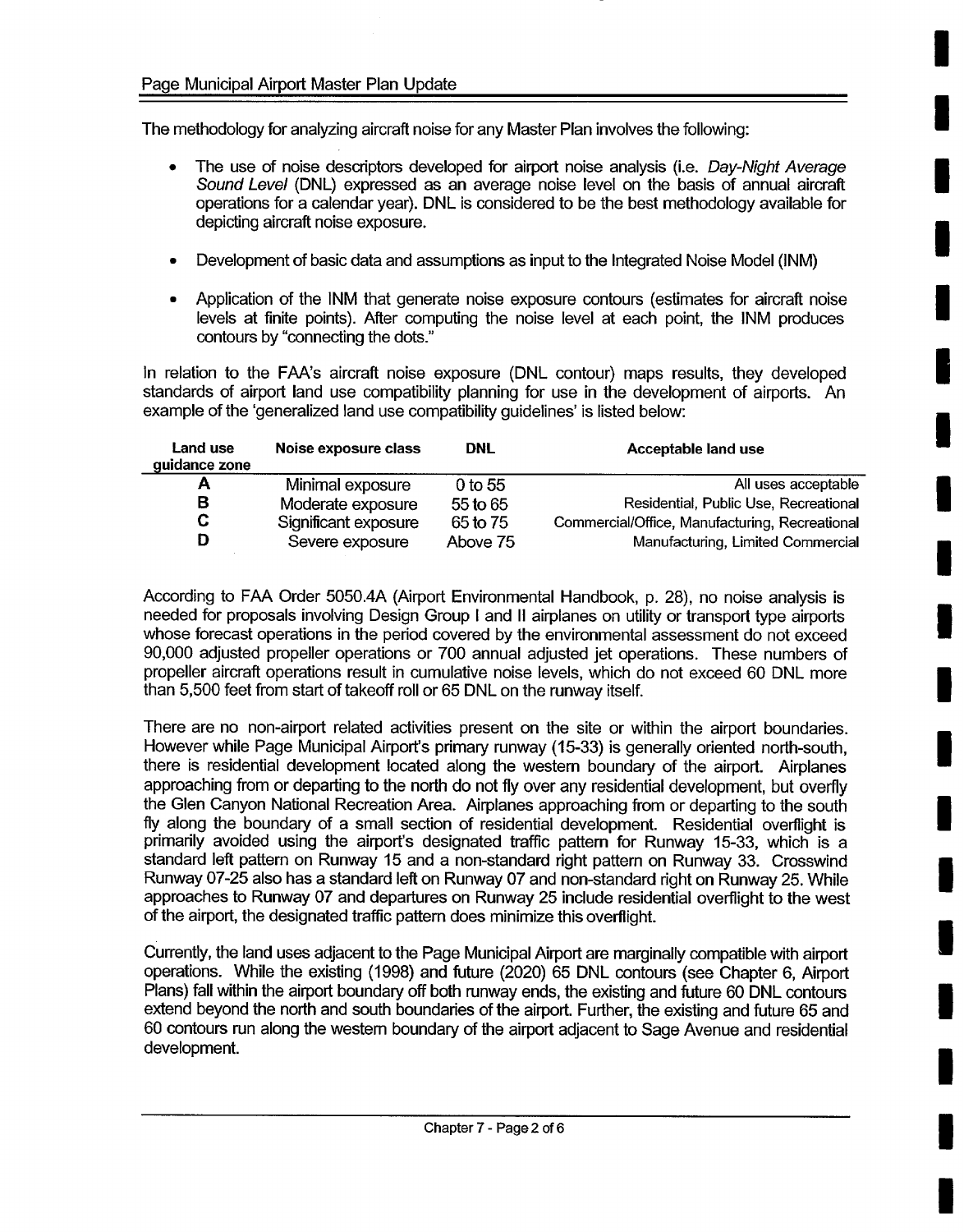The 55 DNL contour actually runs outside the western airport boundary for the same area. Nevertheless, DNL contours can be used to (1) highlight the existing or potential aircraft noise problem that requires attention, (2) assist in the future noise compatibility and mitigation programs, and (3) provide continued guidance in the development of land use controls, such as zoning ordinances, subdivision regulations, and building codes.

#### **7.2.2 Compatible Land Use**

**i** 

**i** 

**I** 

**I** 

**I** 

**I** 

**I** 

**I** 

**I** 

**I** 

**I** 

**I** 

**I** 

**I** 

**I** 

**I** 

**I** 

**I** 

**i** 

The compatibility of existing and planned land uses in the vicinity of an airport is generally associated with the level of noise impact related to the airport. The FAA has developed guidelines for land-use compatibility based on noise levels and the nature of the land use being impacted. Commercial, industrial, and most public uses are considered compatible with airport operations, as long as they are consistent with performance standards of Federal Aviation Regulation (FAR) Part 77 relative to height and safety. Residential use is compatible in areas with less than 65 DNL noise. Therefore, as described in Section 7.2.1, the land use in the vicinity of the Page Municipal Airport is marginally compatible with current and forecast airport operations since the 65 DNL runs along the west boundary of the airport where residential development is located.

#### **7.2.3 Social Impacts**

Based on the preferred alternative selected by the Planning Advisory Committee (PAC) for the 20 year planning period, the continued operation of the Page Municipal Airport will not require relocation of residences or businesses, and surface transportation routes will not be altered outside the airport grounds. No adverse social impacts or community disruptions are anticipated. The overall effect of the proposed improvements and the continued operation of the airport will be the continued availability of air access to the Page area for private, corporate, and commercial aircraft.

#### **7.2.4 Induced Socioeconomic Impacts**

This category refers to impacts such as shifts in business and economic activity, demands on public services, or pattems of population growth associated with major airport development proposals. There are no plans for major development of the Page Municipal Airport. The purpose of the proposed improvements is to meet the design standards for aircraft (B-II) currently operating at the airport and to accommodate the growing demand for fixed wing and rotorcraft operational needs, hangars, and parking/tiedowns.

#### **7.2.5 Air Quality**

National Ambient Air Quality Standards (NAAQS) have been established by the Environmental Protection Agency (EPA) for seven criteria pollutants; carbon monoxide, lead, nitrogen dioxide, ozone, PM2.5, PM10 and sulfur dioxide. For each of these (except carbon monoxide), the EPA has adopted Primary standards to protect public health and Secondary standards to protect public welfare. Each state must adopt standards at least as strict as the federal standards. The standards adopted by Arizona are the same as those utilized by EPA. The Page Municipal Airport is located within an area that complies with all NAAQ Standards.

Arizona does not have indirect source review (ISR) requirements. Because the Page Municipal Airport has less than 180,000 operations forecast annually, it is not subject to air quality analysis (FAA Order 5050.4A, Airport Environmental Handbook, p. 33). No impacts to air quality are anticipated to result from the proposed improvements and the continued operation of the Page Municipal Airport.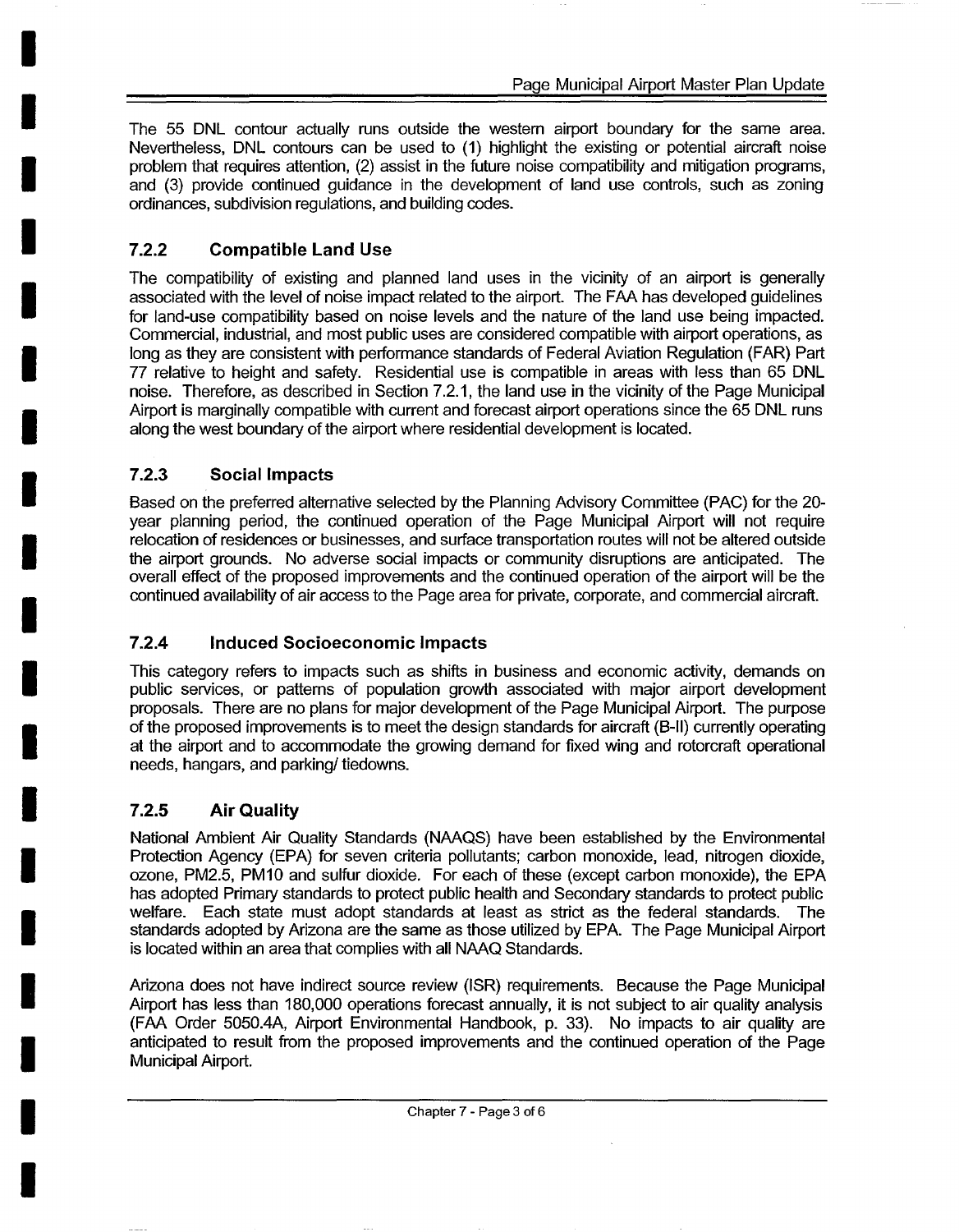#### **7.2.6 Water Quality**

The Page Municipal Airport property drains northerly and easterly which flows off of the mesa and empties into the east rim above Antelope Valley at the foot of the mesa. Normal contaminants from airport operations are petroleum products, but the Page Municipal Airport has been successful in handling and controlling such contaminants. The potential for degradation of local water quality resulting from the proposed improvements and continued operation of the Page Municipal Airport is negligible.

### **7.2.7 Special Land Uses, DOT Section 4(F)**

Section 4(f) of the Department of Transportation (DOT) Act specifies that no project will be approved that requires use of any publicly owned land from a Public Park, recreation area, or wildlife refuge. There are no special land uses, as defined by the Department of Transportation that exist within the potential impact area of the Page Municipal Airport. The proposed improvements and the continued operation of the Page Municipal Airport will have no impacts on Special Use land or Section 4(f) lands.

#### **7.2.8 Cultural Resources**

The State Historic Preservation Officer (SHPO) has been contacted for information regarding potential significant cultural resources in or near the project area to determine whether the airport project area has been surveyed for cultural resources. The agency's response, once received, will be incorporated into the Master Plan. While it may be determined that no impacts are anticipated from the proposed improvements, the land-disturbing activities proposed may require cultural resource surveys under the National Historic Preservation Act.

#### **7.2.9 Biotic Communities**

The Page Municipal Airport, sited on a mesa, is surrounded by residential development and undisturbed natural terrain. None of the proposed plans for improvement or expansion of airport facilities would disturb the surrounding landscape and habitat.

### **7.2.10 Threatened and Endangered Species**

The U.S. Fish & Wildlife Service (USFWS) and the Arizona Game & Fish Department (AG&FD) were contacted for information regarding threatened, endangered, candidate, or special status species in the project area. The agency's response is included in the Appendix. Although a number of species are listed as Threatened or Endangered on a county basis, it is unlikely that habitat utilized by these species is contained within the Page Municipal Airport area. It is unlikely that the proposed improvements or the continued operation of the Page Municipal Airport will impact Threatened or Endangered Species.

#### **7.2.11 Wetlands**

Airport property has not been evaluated for the presence of wetlands. However, neither the proposed improvements nor the continued operation of the Page Municipal Airport are anticipated to result in disturbance of any wetlands. The Army Corps of Engineers has been contacted and their response is contained in the Appendix G.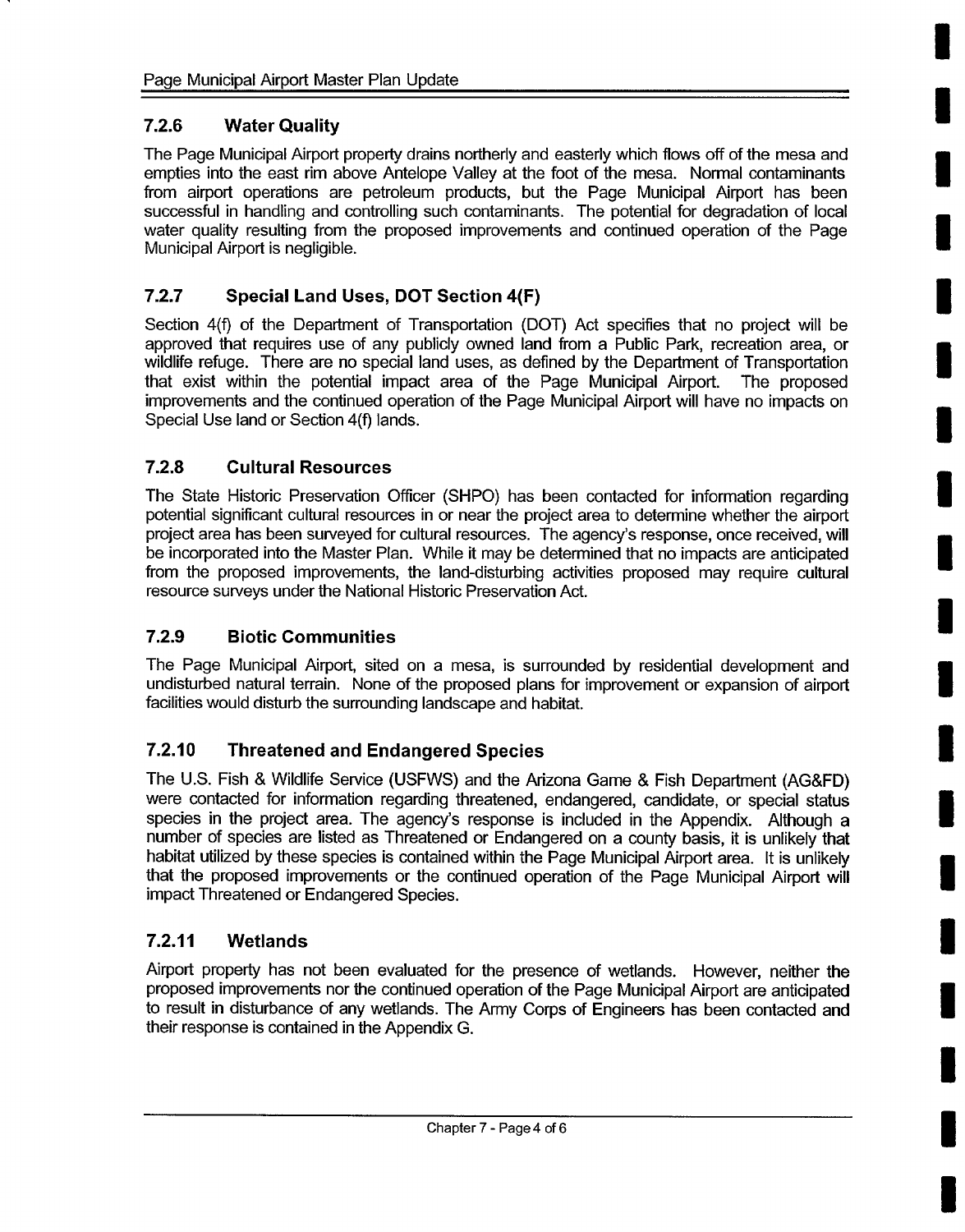#### **I 7.2.12 Floodplains**

**I** 

**I** 

**I** 

**I** 

**I** 

**I** 

**I** 

**I** 

**I** 

**I** 

**I** 

**I** 

**I** 

**I** 

**I** 

**I** 

**I** 

**I** 

Page Municipal Airport is situated atop a mesa at an elevation of approximately 4,313 feet. It is not located within or adjacent to a floodplain. The proposed improvements and continued operation of the Page Municipal Airport will not indirectly support secondary development within a floodplain. There will be no floodplain impacts.

#### **7.2.13 Shoreline Management**

A shoreline management program does not cover the vicinity of Page; thus, evaluation under this category is not applicable.

#### **7.2.14 Coastal Barriers**

This impact category refers exclusively to islands on the Atlantic and Gulf coasts; thus, it is not applicable to development at the Page Municipal Airport.

#### **7.2.15 Wild and Scenic Rivers**

There are no wild or scenic rivers in the vicinity of the Page Municipal Airport which could be impacted by its continued operation or any future modification or expansion.

#### **7.2.16 Farmland**

The Farmland Protection Policy Act (FPPA) directs federal agencies to take into account the adverse effects of federal programs on the preservation of Prime or Unique Farmland. The Act protects such farmland from being converted, directly or indirectly, to nonagricultural uses. No farmland adjoins the Page Municipal Airport property. Neither the proposed improvements nor the continued operation of the Page Municipal Airport will impact farmland in the Page area.

### **7.2.17 Energy Supply and Natural Resources**

The operation of the Page Municipal Airport requires minimal consumption of energy resources. Power generating capacity in the Page area is sufficient to support the increased power needed for the proposed airport improvements. The proposed improvements do not require any special natural resources.

#### **7.2.18 Light Emissions**

The Page Municipal Airport is currently lighted by a medium intensity runway lighting (MIRL) system, medium intensity taxiway lighting (MITL) system and a runway end identifier light (REIL) system on the primary runway. The proposed runway and taxiway extension will increase marginally the emission of light from the Page Municipal Airport. An environmental evaluation of the impacts of the proposed lighting modifications may be required as part of the evaluation of the proposed runway extension prior to proceeding with the extension/relocation of the systems.